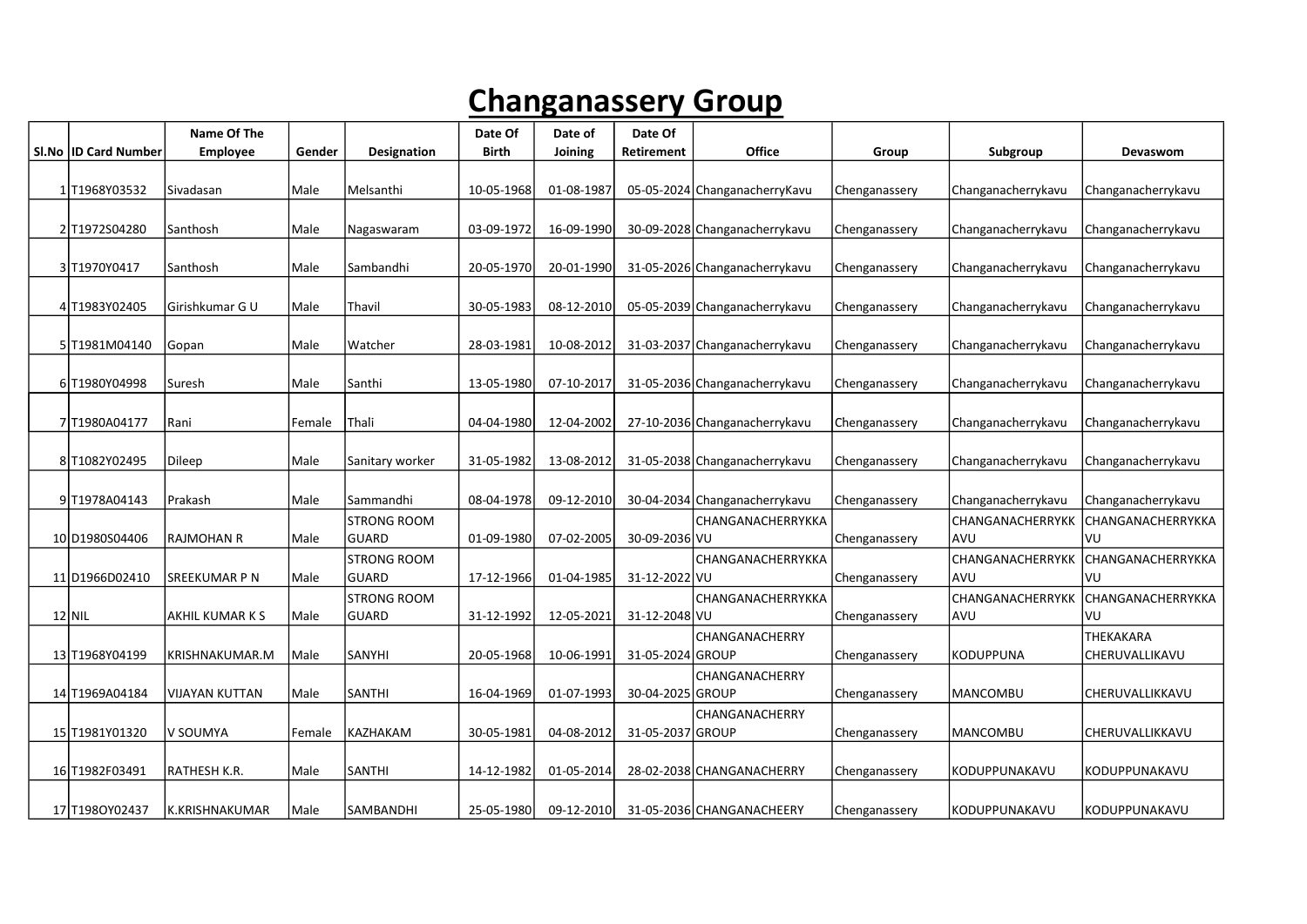|    |                 | <b>SREE NARAYANA</b>         |      |                  |            |            |                  |                           |               |                |                   |
|----|-----------------|------------------------------|------|------------------|------------|------------|------------------|---------------------------|---------------|----------------|-------------------|
|    | 18 T 1967U04847 | SHARMMA                      | Male | <b>SANTHI</b>    | 22-06-1967 | 30-08-1999 |                  | 30-06-2023 CHANGANACHERRY | Chenganassery | KODUPPUNAKAVU  | KODUPPUNNAKAVU    |
|    | 19 T1982Y04849  | VIVEK.V                      | Male | <b>SANTHI</b>    | 30-05-1982 | 13-05-2014 |                  | 31-05-2038 CHANGANACHERRY | Chenganassery | KODUPPUNAKAVU  | MANALADI DEVASWOM |
|    |                 |                              |      |                  |            |            |                  |                           |               |                |                   |
|    | 20 T1982Y04182  | MANOJ.V                      | Male | <b>SANTHI</b>    | 25-05-1982 | 03-09-2010 |                  | 31-05-2038 CHANGANCHERRY  | Chenganassery | KODUPPUNAKAVU  | VEZHAPARA         |
|    | 21 T1978J02223  | JINESH CHANDARAN   Male      |      | <b>SANTHI</b>    | 14-01-1978 | 01-09-2013 |                  | 31-01-2034 CHANGANACHERRY | Chenganassery | KODUPPUNAKAVU  | VEZHAPARA         |
|    | 22 T1985G01879  | ANOOP.P                      | Male | <b>SAMBANDHI</b> | 20-08-1985 | 22-02-2013 |                  | 31-08-2041 CHANGANACHERRY | Chenganassery | KODUPPUNAKAVU  | VEZHAPARA         |
|    | 23 T1972M04200  | K.R.MANIKUTTAN               | Male | <b>WATCHER</b>   | 10-03-1972 | 27-03-2006 |                  | 31-03-2028 CHANGANACHEERY | Chenganassery | KODUPPUNAKAVU  | VEZHAPARA         |
|    | 24 T1966Y01900  | MADHU.V.C                    | Male | KAZHAKAM         | 31-05-1966 | 09-04-1999 |                  | 31-05-2022 CHANGANACHERRY | Chenganassery | KODUPPUNAKAVU  | VEZHAPARA         |
|    | 25 T 1968Y01947 | SURESH.K.G                   | Male | NADHASWARAM      | 12-05-1968 | 20-03-2004 |                  | 31-05-2024 CHANGANACHERRY | Chenganassery | KODUPPUNNAKAVU | VEZHAPARA         |
|    | 26 T1970Y04151  | BABU.K                       | Male | <b>THAKIL</b>    | 25-05-1970 | 09-07-2005 |                  | 31-05-2026 CHANGANACHERRY | Chenganassery | KODUPPUNNAKAVU | VEZHAPARA         |
|    | 27 T1977Y02941  | RATHESH BABU                 | Male | THALI            | 22-05-1977 | 09-02-2016 |                  | 31-05-2033 CHANGANACHERRY | Chenganassery | KODUPPUNNAKAVU | VEZHAPARA         |
|    | 28 T1973Y01743  | <b>RAJEEV D</b>              | Male | <b>WATCHER</b>   | 31-05-1973 | 25-09-2006 | 31-05-2029 GROUP | CHANGANACHERRY            | Chenganassery | KODUPPUNAKAVU  | OORUKARI DEVASWOM |
| 29 |                 | 0 R.PRADEEP KUMAR            | Male | <b>SAMBANDHI</b> | 30-04-1980 | 09-07-2003 | 30-04-2036 GROUP | CHANGANACHERRY            | Chenganassery | KODUPPUNKAVU   | <b>OORUKARI</b>   |
|    | 30 T1983Y03080  | P. PRAVEEN                   | Male | <b>SAMBANDHI</b> | 10-01-1983 | 08-12-2010 |                  | 31-12-2039 CHANGANACHERRY | Chenganassery | KODUPPUNNAKAVU | KODUPPUNAKAVU     |
|    | 31 K1972F04152  | VISHNU<br>NAMBOOTHIRI        | Male | KARAZHMA SANTHI  | 12-02-1972 | 29-01-2015 | 29-02-2028 GROUP | CHANGANASSERY             | Chenganassery | MANCOMB        | <b>MANCOMB</b>    |
|    | 32 T1974C04153  | K.M. MADHAVAN<br>NAMPOOTHIRI | Male | SANTHI           | 05-10-1974 | 01-03-2002 |                  | 31-10-2030 CHANGANASSERY  | Chenganassery | MANCOMB        | <b>MANCOMB</b>    |
|    | 33 T1978J04604  | <b>MAHESH</b><br>NAMPOOTHIRI | Male | SANTHI           | 02-01-1978 | 26-06-2005 |                  | 31-01-2034 CHANGANASSERY  | Chenganassery | <b>MANCOMB</b> | <b>MANCOMB</b>    |
|    | 34 T1970M04171  | P.K. AJIKUMAR                | Male | <b>WATCHER</b>   | 20-03-1970 | 19-10-1993 |                  | 31-03-2026 CHANGANASSERY  | Chenganassery | <b>MANCOMB</b> | <b>MANCOMB</b>    |
|    | 35 T1971Y01742  | R.PRADEEP KUMAR              | Male | SAMBANDHI        | 27-05-1971 | 14-01-1997 |                  | 31-05-2027 CHANGANASSERY  | Chenganassery | <b>MANCOMB</b> | <b>MANCOMB</b>    |
|    | 36 T1977A04147  | P.G.MADHU                    | Male | KAZHAKAM         | 17-04-1977 | 16-05-1999 |                  | 30-04-2033 CHANGANASSERY  | Chenganassery | <b>MANCOMB</b> | <b>MANCOMB</b>    |
|    | 37 T1970Y01891  | K.RAMESH                     | Male | NADASWARAM       | 04-05-1970 | 14-01-1987 |                  | 31-05-2026 CHANGANASSERY  | Chenganassery | <b>MANCOMB</b> | <b>MANCOMB</b>    |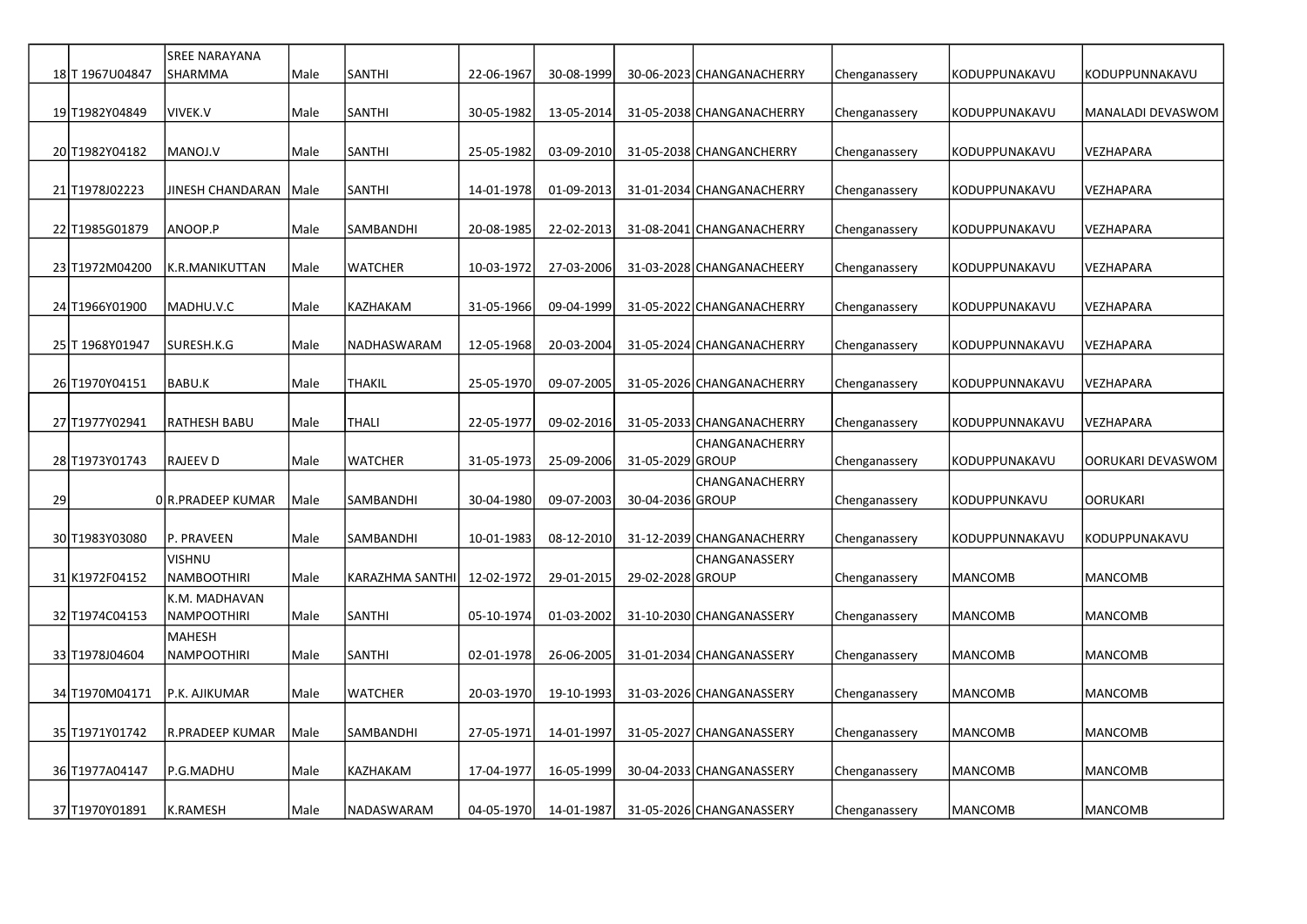|    | 38 T1986Y04198  | S.MAHESH KUMAR          | Male   | <b>THAKIL</b>      | 29-05-1986 | 30-10-2014       |                       | 31-05-2042 CHANGANASSERY        | Chenganassery | <b>MANCOMB</b>  | <b>MANCOMB</b>        |
|----|-----------------|-------------------------|--------|--------------------|------------|------------------|-----------------------|---------------------------------|---------------|-----------------|-----------------------|
|    |                 |                         |        |                    |            |                  |                       |                                 |               |                 |                       |
|    | 39 T1977M01790  | N.SUMESH                | Male   | <b>THALI</b>       | 31-03-1977 | 09-10-2012       |                       | 31-03-2033 CHANGANASSERY        | Chenganassery | <b>MANCOMB</b>  | <b>MANCOMB</b>        |
|    |                 |                         |        | <b>STRONG ROOM</b> |            |                  |                       | CHANGANACHERRY                  |               |                 |                       |
|    | 40 D1976 Y04136 | P RAJESH                | Male   | <b>GUARD</b>       | 01-05-1976 | 13-02-2004       | 31-05-2032 GROUP      |                                 | Chenganassery | MANCOMBU        | <b>MANCOMBU</b>       |
|    |                 | RAHUL                   |        | <b>STRONG ROOM</b> |            |                  |                       | CHANGANACHERRY                  |               |                 |                       |
|    | $41$ NIL        | BALAKRISHNAN            | Male   | <b>GUARD</b>       | 06-06-1992 | 12-05-2021       | 30-06-2048 GROUP      |                                 | Chenganassery | MANCOMBU        | <b>MANCOMBU</b>       |
|    |                 |                         |        | <b>STRONG ROOM</b> |            |                  |                       | CHANGANACHERRY                  |               |                 |                       |
|    | 42 NIL          | ANOOP KUMAR C S         | Male   | <b>GUARD</b>       | 11-02-1998 | 18-05-2021       | 29-02-2056 GROUP      |                                 | Chenganassery | <b>MANCOMBU</b> | <b>MANCOMBU</b>       |
|    |                 |                         |        |                    |            |                  |                       | CHANGANACHERRY                  |               |                 | <b>KANNADI</b>        |
|    | 43 T1982Y03944  | A G GOKUL DAS           | Male   | <b>SANTHI</b>      | 26-05-1982 | 26-11-2005       | 31-05-2038 GROUP      |                                 | Chenganassery | <b>MANCOMBU</b> | KIZHAKKEMADAM         |
|    |                 |                         |        |                    |            |                  |                       | CHANGANACHERRY                  |               |                 | <b>KANNADI</b>        |
|    | 44 T1977A04148  | S BABU                  | Male   | <b>WATCHER</b>     | 21-04-1977 | 25-03-2010       | 30-04-2033 GROUP      |                                 | Chenganassery | <b>MANCOMBU</b> | KIZHAKKEMADAM         |
|    |                 |                         |        |                    |            |                  |                       | CHANGANACHERRY                  |               |                 | GR <sub>I</sub>       |
|    | 45 T1985Y04287  | VIBIN VINOD             | Male   | <b>SANTHI</b>      | 06-05-1985 | 03-12-2011       | 31-05-2041 GROUP      |                                 | Chenganassery | MANIKANDAPURAM  | MANIKANDAPURAM        |
|    |                 |                         |        |                    |            |                  |                       | CHANGANACHERRY                  |               |                 | GR <sub>I</sub>       |
|    | 46 T1985Y00972  | HARI KRISHNAN C         | Male   | <b>THAKIL</b>      | 30-05-1985 | 30-10-2014       | 31-05-2041 GROUP      |                                 | Chenganassery | MANIKANDAPURAM  | MANIKANDAPURAM        |
|    |                 |                         |        |                    |            |                  |                       | CHANGANACHERRY                  |               |                 | GR <sub>I</sub>       |
|    | 47 T1986 U01388 | <b>HARI KRISHNAN R</b>  | Male   | PANCHAVADYAM       | 30-06-1986 | 30-10-2014       | 30-06-2042 GROUP      |                                 | Chenganassery | MANIKANDAPURAM  | MANIKANDAPURAM        |
|    |                 |                         |        |                    |            |                  |                       |                                 |               |                 |                       |
| 48 |                 | OISYAMKUMAR P V         | Male   | Watcher            | 02-02-1981 | 19-07-2021       |                       | 28-02-2037 Changanacherry group | Chenganassery | Manikandapuram  | Gr1 Manikandapuram    |
|    |                 |                         |        |                    |            |                  |                       | CHANGANACHERRY                  |               |                 | <b>GRI</b>            |
| 49 |                 | O RENJITH RAJAN         | Male   | SANTHI             | 19-10-1989 | 04-10-2017       | 31-10-2045 GROUP      |                                 | Chenganassery | MANIKANDAPURAM  | MANIKANDAPURAM        |
|    |                 |                         |        | KARAZHMA           |            |                  |                       | CHANGANACHERRY                  |               |                 | <b>GRI</b>            |
|    | 50 K1995N04187  | VISHNU M WARRIER        | Male   | KAZHAKOM           | 23-11-1995 | 14-11-2014       | 30-11-2051 GROUP      |                                 | Chenganassery | MANIKANDAPURAM  | MANIKANDAPURAM        |
|    |                 |                         |        |                    |            |                  |                       | CHANGANACHERRY                  |               |                 | GRI                   |
|    | 51 T1969M03469  | UNNIKRISHNAN K          | Male   | NADASWARAM         | 07-03-1969 | 02-09-1993       | 31-03-2025 GROUP      |                                 | Chenganassery | MANIKANDAPURAM  | MANIKANDAPURAM        |
|    | 52 T1976J04163  | SREE KUMAR C E          | Male   | <b>SANTHI</b>      | 30-01-1976 | $01 - 03 - 2002$ | 31-01-2032 GROUP      | CHANGANACHERRY                  | Chenganassery | MANIKANDAPURAM  | GRI<br>MANIKANDAPURAM |
|    |                 |                         |        |                    |            |                  |                       | CHANGANACHERRY                  |               |                 | <b>GRI</b>            |
|    | 53 T1985U04192  | RAJESH V R              | Male   | PART TIME SANTHI   | 01-06-1985 | 15-12-2017       | 30-06-2041 GROUP      |                                 | Chenganassery | MANIKANDAPURAM  | MANIKANDAPURAM        |
|    |                 |                         |        |                    |            |                  |                       | CHANGANACHERRY                  |               |                 | <b>GRI</b>            |
|    | 54 T1979Y04190  | <b>REENAV</b>           | Female | <b>THALI</b>       | 30-05-1979 | 16-03-1999       | 31-05-2035 GROUP      |                                 | Chenganassery | MANIKANDAPURAM  | MANIKANDAPURRAM       |
|    |                 |                         |        |                    |            |                  |                       | CHANGANACHERRY                  |               |                 | GRI                   |
|    | 55 T1981 G00897 | S.S.ARUN                | Male   | <b>SAMBHANDHI</b>  | 20.08.1981 | 03.07.2003       | 31.08.2037            | <b>GROUP</b>                    | Chenganassery | MANIKANDAPURAM  | MANIKANDAPURRAM       |
|    |                 |                         |        |                    |            |                  |                       | CHANGANACHERRY                  |               |                 | <b>GRI</b>            |
|    | 56 T1989J03135  | SREEJITH KUMAR P.R Male |        | SAMBHANDHI         | 04.01.1989 |                  | 19.08.2016 31.01.2045 | <b>GROUP</b>                    | Chenganassery | MANIKANDAPURAM  | MANIKANDAPURRAM       |
|    |                 |                         |        |                    |            |                  |                       | CHANGANACHERRY                  |               |                 |                       |
|    | 57 T1986J04151  | RAMESH.T                | Male   | P.T SANTHI         | 22-01-1986 | 20-12-2017       | 31-01-2042 GROUP      |                                 | Chenganassery | PALLIYARAKAVU   | KUNNUMA GD II         |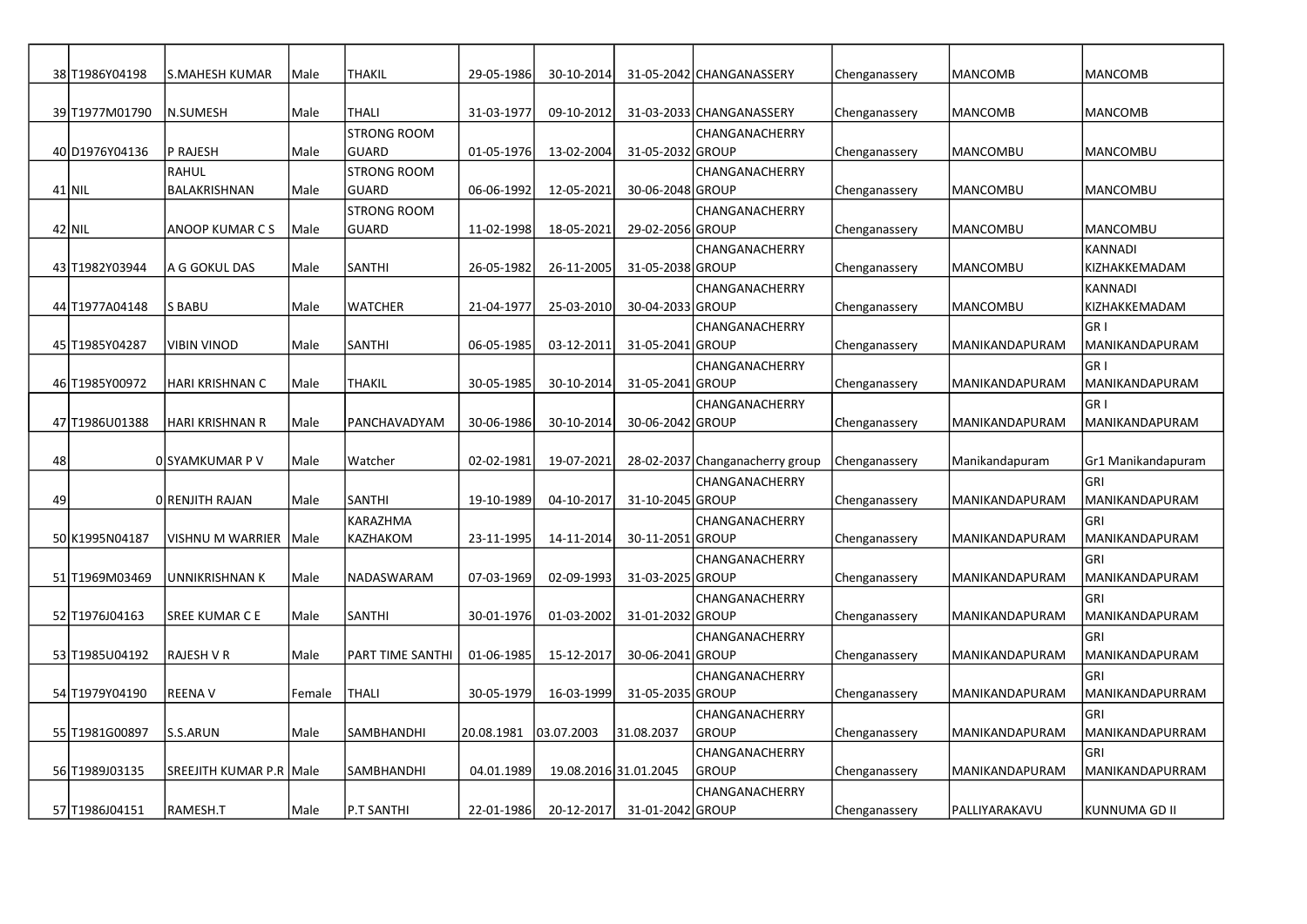|    |                 | NARAYANANNAMBO       |        |                  |                       |                  |                  | CHANGANACHERRY   |               |                  |                             |
|----|-----------------|----------------------|--------|------------------|-----------------------|------------------|------------------|------------------|---------------|------------------|-----------------------------|
|    | 58 T1966A04170  | <b>OTHERI</b>        | Male   | <b>SANTHI</b>    | 14-04-1966            | 01-09-1990       | 30-04-2022 GROUP |                  | Chenganassery | PALLIYARAKAVU    | PALLIYARAKAVU               |
|    |                 | ESWARASHARMMA        |        |                  |                       |                  |                  | CHANGANACHERRY   |               |                  |                             |
|    | 59 T1969A04139  | M.S                  | Male   | <b>SANTHI</b>    | 13-04-1969            | 02-03-2002       | 30-04-2025 GROUP |                  | Chenganassery | PALLIYARAKAVU    | PALLIYARAKAVU               |
|    |                 |                      |        |                  |                       |                  |                  | CHANGANACHERRY   |               |                  |                             |
|    | 60 T1977Y04150  | <b>SUDHEER KUMAR</b> | Male   | <b>WATCHER</b>   | 07-05-1977            | 28-03-2005       | 31-05-2033 GROUP |                  | Chenganassery | PALLIYARAKAVU    | PALLIYARAKAVU               |
|    |                 |                      |        |                  |                       |                  |                  | CHANGANACHERRY   |               |                  |                             |
|    | 61 T1977Y02373  | GOPAKUMAR.V          | Male   | <b>SAMBANDHI</b> | 12-05-1977            | 09-07-2003       | 31-05-2031 GROUP |                  | Chenganassery | PALLIYARAKAVU    | PALLIYARAKAVU               |
|    |                 |                      |        |                  |                       |                  |                  | CHANGANACHERRY   |               |                  |                             |
|    | 62 T1983A03011  | <b>K.G SREEJITH</b>  | Male   | SAMBANDHI        | 15-04-1983            | 12-02-2011       | 30-04-2039 GROUP |                  | Chenganassery | PALLIYARAKAVU    | PALLIYARAKAVU               |
|    |                 |                      |        |                  |                       |                  |                  | CHANGANACHERRY   |               |                  |                             |
|    | 63 T1982Y01826  | UNNIKRISHNAN.P.P     | l Male | KAZHAKAM         | 25-05-1982            | 25-03-2010       | 31-05-2038 GROUP |                  | Chenganassery | PALLIYARAKAVU    | PALLIYARAKAVU               |
|    |                 |                      |        |                  |                       |                  |                  | CHANGANACHERRY   |               |                  |                             |
|    | 64 T1978 Y04149 | HARIESH.K.R          | Male   | NADHASWRAM       | 15-05-1978            | 05-12-2010       | 31-05-2034 GROUP |                  | Chenganassery | PALLIYARAKAVU    | PALLIYARAKAVU               |
|    |                 |                      |        |                  |                       |                  |                  | CHANGANACHERRY   |               |                  |                             |
|    | 65 T1989Y05297  | T. SHYAMRAJ          | Male   | <b>THAKIL</b>    | 22-05-1989 0012-12-27 |                  | 20-12-2017 GROUP |                  | Chenganassery | PALLIYARAKAVU    | PALLIYARAKAVU               |
|    |                 |                      |        |                  |                       |                  |                  | CHANGANACHERRY   |               |                  |                             |
|    | 66 T1973L03580  | <b>B RAJESH</b>      | Male   | <b>THALI</b>     | 20-07-1973            | 22-03-1999       | 31-07-2029 GROUP |                  | Chenganassery | RAMANKARI        | <b>GRI RAMANKARI</b>        |
|    | 67 T1978J04023  | VINOD V              | Male   | Watcher          | 01-01-1978            | 01-11-2008       | 31-01-2034 GROUP | CHANGANACHERRY   |               |                  |                             |
|    |                 |                      |        |                  |                       |                  |                  |                  | Chenganassery | Ramankari        | Gr I Ramankari              |
|    | 68 T1985Y04196  | <b>MANU ANAND</b>    | Male   | <b>SANTHI</b>    | 02-05-1985            | 03-09-2012       | 31-05-2041 GROUP | CHANGANACHERRY   | Chenganassery | RAMANKARI        | <b>GRI RAMANKARI</b>        |
|    |                 |                      |        |                  |                       |                  |                  | CHANGANACHERRY   |               |                  |                             |
|    | 69 T1970Y04275  | <b>MANOJ S</b>       | Male   | KAZHAKOM         | 19-12-1978            | 04-12-1999       | 31-12-2034 GROUP |                  | Chenganassery | RAMANKARI        | <b>GRII RAMANKARI</b>       |
|    |                 |                      |        |                  |                       |                  |                  | CHANGANACHERRY   |               |                  |                             |
|    | 70 T1970Y02961  | <b>AJAYAKUMAR</b>    | Male   | <b>KAZHAKOM</b>  | 31.05.1970            | 4.04.1993        | 31.05.2026       | <b>GROUP</b>     | Chenganassery | RAMANKARI        | <b>GRII RAMANKARI</b>       |
|    |                 | KESAVAN              |        |                  |                       |                  |                  | CHANGANACHERRY   |               |                  |                             |
|    | 71 T1966M04159  | <b>NAMBOOTHIRI</b>   | Male   | SANTHI           | 05-03-1966            | $01 - 05 - 1990$ | 31-03-2022 GROUP |                  | Chenganassery | RAMANKARI        | <b>GRII MAMBILA SHASTHA</b> |
|    |                 |                      |        |                  |                       |                  |                  | CHANGANACHERRY   |               |                  |                             |
|    | 72 T1982Y04204  | ARUN KUMAR B         | Male   | SANTHI           | 25-05-1982            | 19-03-2004       | 31-05-2038 GROUP |                  | Chenganassery | RAMANKARI        | <b>GRII MUTTAR</b>          |
|    |                 |                      |        |                  |                       |                  |                  | CHANGANACHERRY   |               |                  |                             |
|    | 73 T1968A04141  | <b>LALITHA P V</b>   | Female | KAZHAKOM         | 22-04-1968            | 01-01-2001       | 30-04-2024 GROUP |                  | Chenganassery | RAMANKARI        | <b>GRII MUTTAR</b>          |
|    |                 | <b>VISWESWARAN</b>   |        |                  |                       |                  |                  | CHANGANACHERRY   |               |                  | KUNNAKARIDEWASWO            |
| 74 |                 | 0 POTTEY             | Male   | <b>SANTHI</b>    | 12-04-1974            | 29-04-1995       | 30-04-2030 GROUP |                  | Chenganassery | RAMANKARY        | M                           |
|    |                 |                      |        |                  |                       |                  |                  | SACHIVOTHAMAPURA |               | SACHIVOTHAMAPURA |                             |
|    | 75 T1974Y04276  | T.SANILKUMAR         | Male   | <b>SANTHI</b>    | 03-05-1974            | 18-01-2000       | 31-05-2030 M     |                  | Chenganassery | M                | CHIRAVAMMUTTOM              |
|    |                 |                      |        |                  |                       |                  |                  | SACHIVOTHAMAPURA |               | SACHIVOTHAMAPURA |                             |
|    | 76 T1967Y04180  | <b>VINOD KUMAR</b>   | Male   | SAMBANDI         | 21-05-1967            | 12-04-1990       | 31-05-2023 M     |                  | Chenganassery | M                | CHIRAVAMMUTTOM              |
|    |                 |                      |        |                  |                       |                  |                  | CHANGANACHERRY   |               | SACHIVOTHAMAPURA |                             |
|    | 77 T1976Y04208  | RAJEEV.P.R           | Male   | KAZHAKAM         | 30-05-1976            | 25-03-1999       | 31-05-2032 GROUP |                  | Chenganassery | M                | CHIRAVAMMUTTOM              |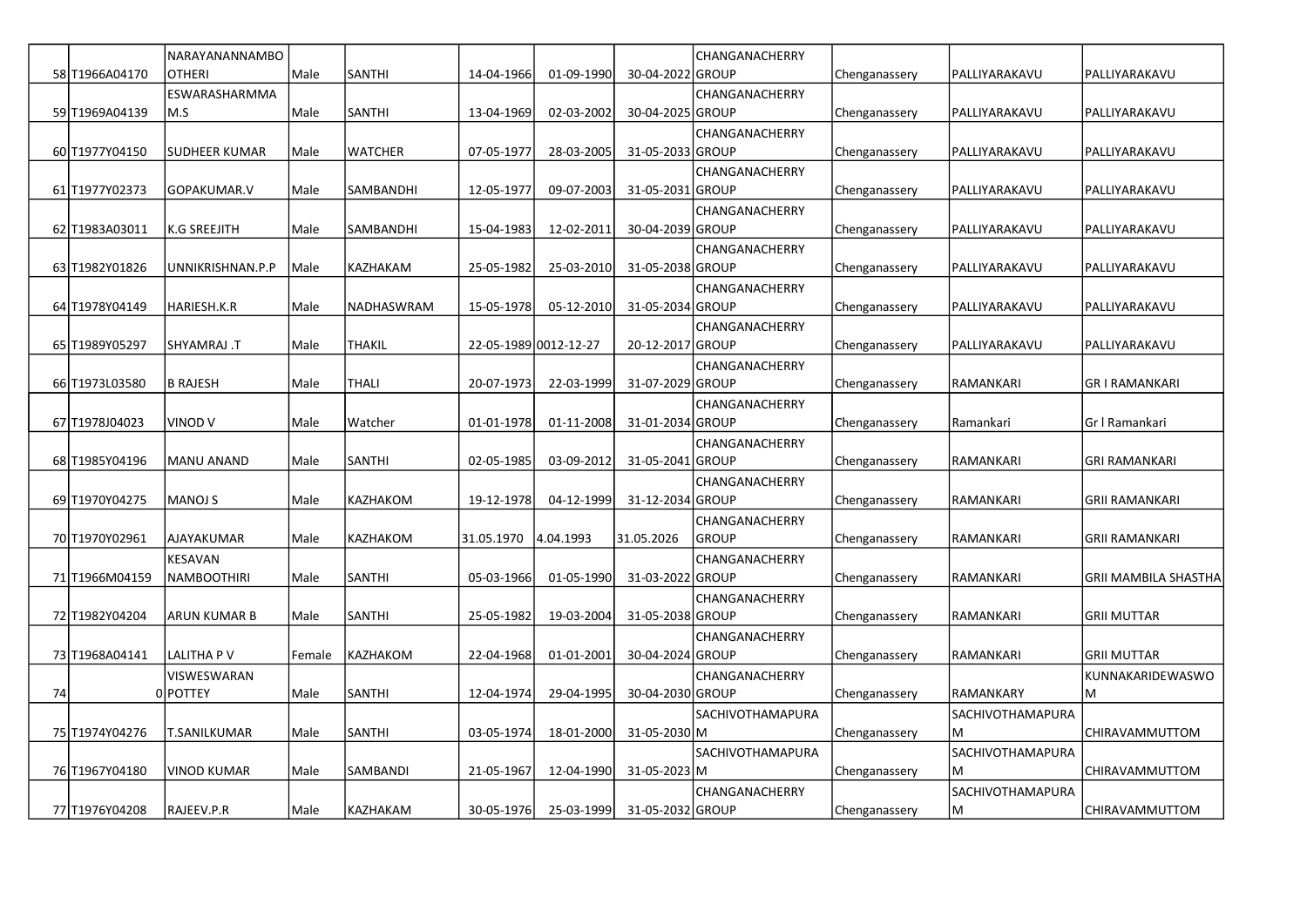|                  |                    |        |                 |            |            |                       | CHANGANACHERRY            |               | SACHIVOTHAMAPURA        |                                   |
|------------------|--------------------|--------|-----------------|------------|------------|-----------------------|---------------------------|---------------|-------------------------|-----------------------------------|
| 78 T1970J04269   | SUSELLA            | Female | <b>THALI</b>    | 01-01-1970 | 07-06-1991 | 31-01-2026 GROUP      |                           | Chenganassery | M                       | CHIRAVAMUTTOM                     |
|                  |                    |        |                 |            |            |                       | CHANGANACHERRY            |               | SACHIVOTHAMAPURA        |                                   |
| 79 T1987G04179   | S.NANDAKUMAR       | Male   | <b>WATCHER</b>  | 16-01-1987 |            | 02-10-2007 0043-08-01 | <b>GROUP</b>              | Chenganassery | м                       | SACHIVOTHAMAPURAM                 |
|                  |                    |        |                 |            |            |                       | CHANGANACHERRY            |               | SACHIVOTHAMAPURA        |                                   |
| 80 T1982A003064  | A.K.ANEESH         | Male   | <b>THALI</b>    | 22-01-1982 | 06-02-2016 | 01-04-2038 GROUP      |                           | Chenganassery | ΙM                      | SACHIVOTHAMAPURAM                 |
|                  |                    |        |                 |            |            |                       | CHANGANACHERRY            |               | SACHIVOTHAMAPURA        |                                   |
| 81 T1979A04188   | S. SUJITH KUMAR    | Male   | NADHASWARAM     | 05-04-1979 |            | 24-10-2005 0035-10-01 | <b>GROUP</b>              | Chenganassery | M                       | SACHIVOTHAMAPURAM                 |
|                  |                    |        |                 |            |            |                       | SACHIVOTHAMAPURA          |               | SACHIVOTHAMAPURA        |                                   |
| 82 T1989Y04653   | S.ARUN             | Male   | <b>THAKIL</b>   | 04-05-1989 | 27-12-2017 | $01 - 12 - 2045$ M    |                           | Chenganassery | M                       | <b>SACHIVOTHAMAPURAM</b>          |
|                  |                    |        |                 |            |            |                       | SACHIVOTHAMAPURA          |               | <b>SACHIVOTHAMAPURA</b> |                                   |
| 83 T1976 Y04193  | T.A.SHEEJA         | Female | <b>KAZHAKAM</b> | 10-05-1976 | 24-03-1999 | $01-03-2032$ M        |                           | Chenganassery | lМ                      | <b>SACHIVOTHAMAPURAM</b>          |
|                  | N.SAMBHU           |        |                 |            |            |                       | SACHIVOTHAMAPURA          |               | SACHIVOTHAMAPURA        |                                   |
| 84 T1968N04167   | NAMPOOTHRI         | Male   | <b>SANTHI</b>   | 27-11-1968 | 24-12-1999 | 11-11-2024 M          |                           | Chenganassery | IM.                     | SACHIVOTHAMAPURAM                 |
|                  |                    |        |                 |            |            |                       | CHANGANACHERRY            |               |                         |                                   |
| 85 T1985J02243   | VIPINKUMAR.M.S     | Male   | SAMBANDHI       | 10-01-1985 | 24-08-2012 | 31-01-2041 GROUP      |                           | Chenganassery |                         | SACHIVOTHAMAPURM SACHIVOTHAMAPURM |
|                  | N B KRISHNAN       |        |                 |            |            |                       | Devaswom Office           |               |                         |                                   |
| 86 T-971J04175   | NAMPOOTHIRI        | Male   | <b>SANTHI</b>   | 15-01-1971 | 10-12-1996 | 31-01-2023 Thengana   |                           | Chenganassery | Thengana                | Thengana                          |
|                  |                    |        |                 |            |            |                       |                           |               |                         |                                   |
| 87 T-1981 D05294 | RETHEESH K R       | Male   | P T SANTHI      | 16-12-1981 | 20-01-2021 | 31-12-2037 Thengana   |                           | Chenganassery | Thengana                | Thengana                          |
|                  | PRAVEEN KUMAR G    |        |                 |            |            |                       |                           |               |                         |                                   |
| 88 T-1976S04165  | Þ                  | Male   | <b>WATCHER</b>  | 24-09-1976 | 10-07-2006 | 30-09-2032 Thengana   |                           | Chenganassery | Thengana                | Thengana                          |
|                  |                    |        |                 |            |            |                       |                           |               |                         |                                   |
| 89 T-1986F04288  | AKHIL N NAIR       | Male   | Panchavadyam    | 22-02-1986 | 23-08-2012 | 02-02-2042 Thengana   |                           | Chenganassery | Thengana                | Thengana                          |
|                  |                    |        | Karazhma        |            |            |                       |                           |               |                         |                                   |
| 90 T-1987M01793  | VINOD A R          | Male   | kazhakam        | 03-03-1987 | 20-09-2014 | 31-03-2043 Thengana   |                           | Chenganassery | Thengana                | Thengana                          |
|                  |                    |        |                 |            |            |                       |                           |               |                         |                                   |
| 91 T-1974Y04183  | ANITHA KUMARI      | Female | Thali           | 23-05-1974 | 20-07-1999 | 31-05-2030 Thengana   |                           | Chenganassery | Thengana                | Thengana                          |
|                  |                    |        |                 |            |            |                       |                           |               |                         |                                   |
| 92 T-1978 F02484 | RAJESH P V         | Male   | Kazhakam        | 07-02-1978 | 30-01-2006 | 28-02-2034 Thengana   |                           | Chenganassery | Thengana                | Thengana                          |
|                  |                    |        |                 |            |            |                       |                           |               |                         |                                   |
| 93 T-1990A04186  | YADHUNADH          | Male   | Santhi          | 05-04-1990 | 28-11-2004 | 30-04-2046 Thengana   |                           | Chenganassery | Thengana                | Thengana                          |
|                  | <b>SAMBHU</b>      |        |                 |            |            |                       |                           |               |                         |                                   |
| 94 T-1975Y04185  | NAMBOOTHIRI        | Male   | Santhi          | 25-05-1975 | 26-02-2015 | 31-05-2031 Thengana   |                           | Chenganassery | Thengana                | Thengana                          |
|                  |                    |        |                 |            |            |                       | Devaswom Office           |               |                         |                                   |
| 95 T-1967Y04168  | ASOK KUMAR V N     | Male   | <b>WATCHE</b>   | 02-05-1967 | 05-09-1988 | 31-05-2023 Thengana   |                           | Chenganassery | Changanacherry          | Thengana                          |
|                  |                    |        |                 |            |            |                       |                           |               |                         |                                   |
| 96 T1981Y01942   | SUJITHRAN          | Male   | <b>THALI</b>    | 20-05-1981 | 22-08-2015 |                       | 31-05-2037 CHANGANACHERRY | Chenganassery | THIRIKODITHANAM         | ARAMALA                           |
|                  |                    |        |                 |            |            |                       | CHANGANACHERRY            |               |                         |                                   |
| 97 T1981Y04146   | <b>G JAYAKUMAR</b> | Male   | NADASWARAM      | 30-05-1981 | 09-07-2003 | 31-05-2037 GROUP      |                           | Chenganassery | <b>THRIKKODITHAM</b>    | <b>THRIKKODITHAM</b>              |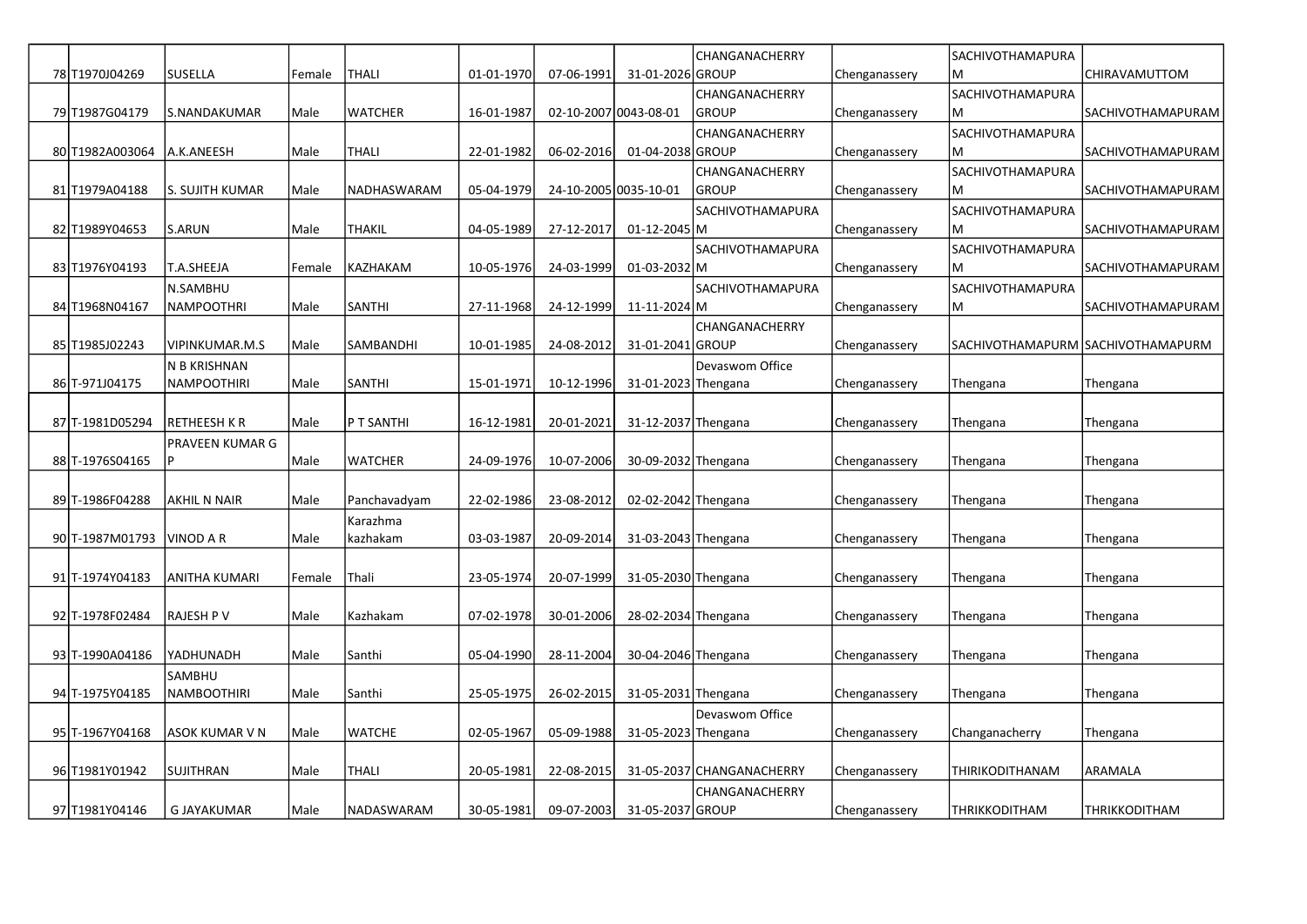|                  |                        |        |                   |            |            |                  | CHANGANACHERRY             |               |                 |                  |
|------------------|------------------------|--------|-------------------|------------|------------|------------------|----------------------------|---------------|-----------------|------------------|
| 98 T1981J03729   | IRISHI SANKAR N        | Male   | <b>SANTHI</b>     | 29-01-1981 | 04-10-2017 | 31-01-2037 GROUP |                            | Chenganassery | THRIKKODITHANAM | THRIKKODITHANAM  |
|                  |                        |        |                   |            |            |                  |                            |               |                 |                  |
| 99 T1976Y04158   | T R RAJESH KUMAR       | Male   | <b>WATCHER</b>    | 30-05-1976 | 02-07-1998 |                  | 31-07-2032 THRIKKODITHANAM | Chenganassery | THRIKKODITHANAM | THRIKKODITHANAM  |
|                  |                        |        |                   |            |            |                  | CHANGANACHERRY             |               |                 |                  |
| 100 T1981M01394  | P G VENUGOPAL          | Male   | SAMBHANDHI        | 15-03-1981 | 09-12-2010 | 31-03-2037 GROUP |                            | Chenganassery | THRIKKODITHANAM | THRIKKODITHANAM  |
|                  |                        |        |                   |            |            |                  | CHANGANACHERRY             |               |                 |                  |
| 101 T1983G01878  | P M LIJESH             | Male   | SAMBHANDHI        | 22-08-1983 | 05-12-2012 | 31-08-2039 GROUP |                            | Chenganassery | THRIKKODITHANAM | THRIKKODITHANAM  |
| 102 T1989J05077  |                        | Male   | <b>THAKIL</b>     | 15-01-1989 | 04-01-2018 | 31-01-2045 GROUP | CHANGANACHERRY             |               | THRIKKODITHANAM | THRIKKODITHANAM  |
|                  | RAHUL K RAMESH         |        |                   |            |            |                  |                            | Chenganassery |                 |                  |
| 103 NIL          | <b>JINU G NAIR</b>     | Male   | <b>WATCHER</b>    | 14-03-1982 | 13-07-2021 | 31-03-2038 GROUP | CHANGANACHERRY             | Chenganassery | THRIKKODITHANAM | THRIKKODITHANAM  |
|                  | N B SANKARA            |        |                   |            |            |                  |                            |               |                 |                  |
|                  | NARAYANAN              |        |                   |            |            |                  | CHANGANACHERRY             |               |                 |                  |
| 104 T1974F04270  | NAMBOOTHIRI            | Male   | <b>SANTHI</b>     | 17-02-1974 | 12-07-2002 | 28-02-2030 GROUP |                            | Chenganassery | THRIKKODITHANAM | AARAMALA         |
|                  |                        |        |                   |            |            |                  |                            |               |                 |                  |
| 105 T1972Y04279  | <b>ANIL KUMAR</b>      | Male   | SAMBANDHI         | 18-05-1972 | 20-09-1997 |                  | 31-05-2025 CHANGANACHERRY  | Chenganassery | VAIPUR          | KIZHAKEDAM       |
|                  |                        |        |                   |            |            |                  |                            |               |                 |                  |
| 106 NIL          | A.K.MADHU              | Male   | <b>SANTHI</b>     | 25-05-1987 | 29-03-2001 |                  | 31-05-2043 CHANGANACHERRY  | Chenganassery | <b>VAIPUR</b>   | KIZHAKEDAM       |
|                  |                        |        |                   |            |            |                  |                            |               |                 |                  |
| 107 NIL          | <b>SUNIL KUMAR</b>     | Male   | <b>THALI</b>      | 12-01-1976 | 05-02-2018 |                  | 31-01-2032 CHANGANACHERRY  | Chenganassery | <b>VAIPUR</b>   | <b>KULATHOOR</b> |
|                  |                        |        |                   |            |            |                  | CHANGANACHERRY             |               |                 |                  |
| 108 T1979 U02406 | <b>HARIKUMAR G</b>     | Male   | <b>WATCHER</b>    | 01-06-1979 | 26-09-2012 | 30-06-2035 GROUP |                            | Chenganassery | <b>VAIPUR</b>   | <b>KULATHUR</b>  |
|                  | LAKSHMI                |        |                   |            |            |                  | CHANGANACHERRY             |               |                 |                  |
| 109 T1984Y00452  | <b>NARAYANAN POTTY</b> | Male   | <b>SANTHI</b>     | 26-05-1984 | 02-09-2010 | 31-05-2040 GROUP |                            | Chenganassery | <b>VAIPUR</b>   | <b>KULATHUR</b>  |
|                  |                        |        |                   |            |            |                  | CHANGANACHERRY             |               |                 |                  |
| 110 T1966Y04284  | <b>GIRIJA S NAIR</b>   | Female | <b>KAZHAKAM</b>   | 24-05-1966 | 22-09-2003 | 31-05-2022 GROUP |                            | Chenganassery | <b>VAIPUR</b>   | <b>KULATHUR</b>  |
|                  |                        |        |                   |            |            |                  | CHANGANACHERRY             |               |                 |                  |
| 111 T1981Y04160  | <b>BINU S NAIR</b>     | Male   | THAKIL            | 11-05-1981 | 05-07-2003 | 31-05-2037 GROUP |                            | Chenganassery | <b>VAIPUR</b>   | <b>KULATHUR</b>  |
|                  |                        |        |                   |            |            |                  | CHANGANACHERRY             |               |                 |                  |
| 112 T1974M04285  | PRADEEP KUMAR          | Male   | NADASWARAM        | 10-03-1974 | 02-05-1997 | 31-03-2030 GROUP |                            | Chenganassery | <b>VAIPUR</b>   | <b>KULATHUR</b>  |
|                  |                        |        |                   |            |            |                  | CHANGANACHERRY             |               |                 |                  |
| 113 T1988M01193  | SAMJITH SAJAN          | Male   | <b>SAMBHANDHI</b> | 16-03-1988 | 30-10-2014 | 31-03-2044 GROUP |                            | Chenganassery | VAIPUR          | <b>KULATHUR</b>  |
|                  |                        |        |                   |            |            |                  | CHANGANACHERRY             |               |                 |                  |
| 114 T1988Y04289  | SREERAJ M P            | Male   | <b>SANTHI</b>     | 23-05-1988 | 12-10-2010 | 31-05-2044 GROUP |                            | Chenganassery | <b>VAIPUR</b>   | <b>VAIPUR</b>    |
|                  |                        |        |                   |            |            |                  | CHANAGANACHERRY            |               |                 |                  |
| 115 T1970Y01853  | <b>SURESH PT</b>       | Male   | KAZHAKAM          | 30-05-1970 | 08-11-2002 | 31-05-2026 GROUP |                            | Chenganassery | VAIPUR          | <b>VAIPUR</b>    |
|                  |                        | Male   |                   |            |            | 28-02-2038 GROUP | CHANGANACHERRY             |               | VAIPUR          | <b>VAIPUR</b>    |
| 116 T1982F03426  | SATHEESH A S           |        | SAMBHANDHI        | 19-02-1982 | 22-05-2006 |                  |                            | Chenganassery |                 |                  |
| 117 T1976D04271  | SREEKUMAR              | Male   | <b>THALI</b>      | 25-12-1976 | 10-05-2018 | 31-12-2032 GROUP | CHANGANACHERRY             | Chenganassery | <b>VAIPUR</b>   | <b>VAIPUR</b>    |
|                  |                        |        |                   |            |            |                  |                            |               |                 |                  |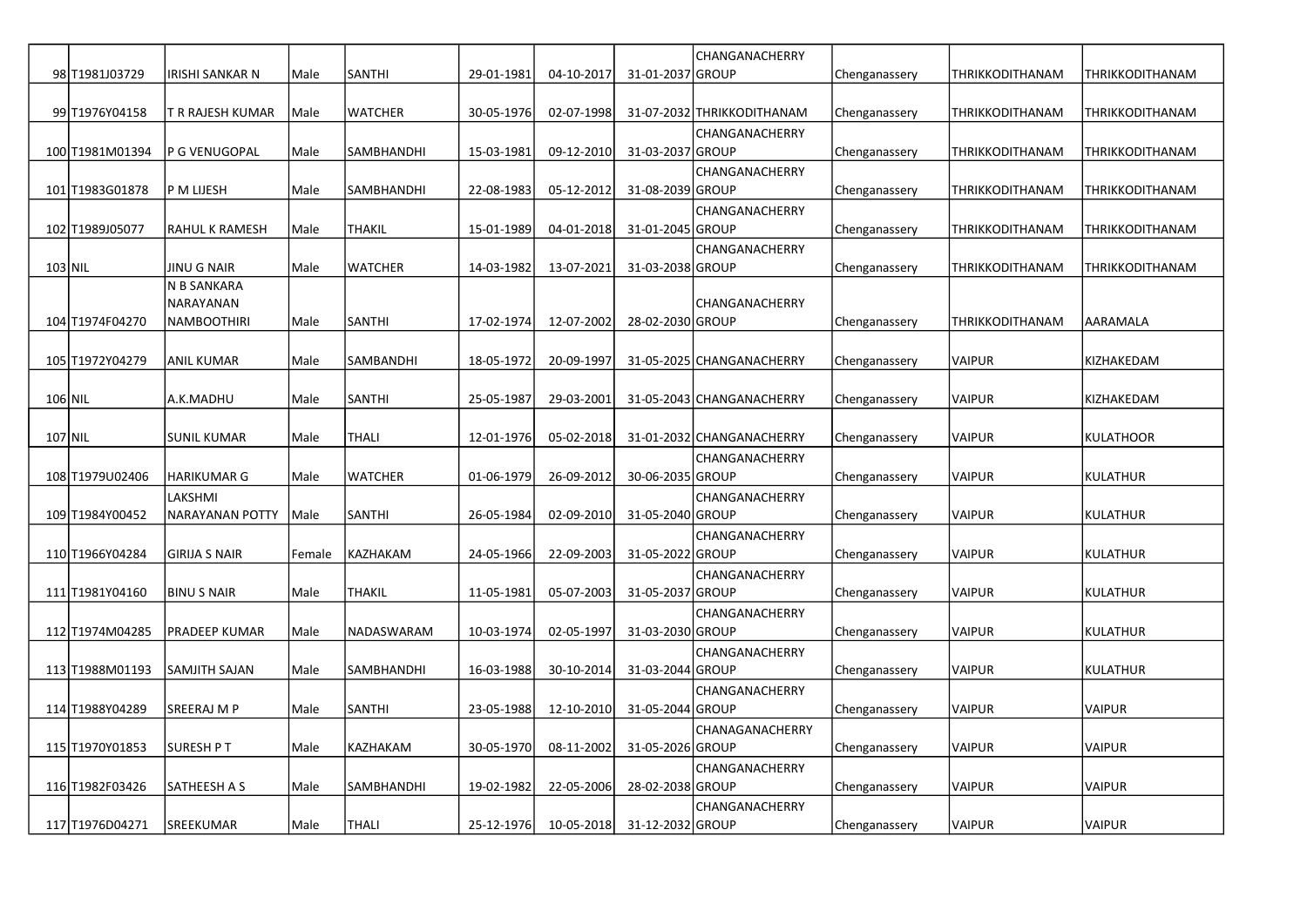|     |                                |                          |        |                  |            |            |                      | CHANGANACHERRY           |               |                |                             |
|-----|--------------------------------|--------------------------|--------|------------------|------------|------------|----------------------|--------------------------|---------------|----------------|-----------------------------|
|     | 118 T1984F01375                | <b>RENJITH SHARMA</b>    | Male   | <b>SANTHI</b>    | 04-02-1984 | 03-12-2011 | 29-02-2040 GROUP     |                          | Chenganassery | <b>VAIPUR</b>  | <b>KULATHUR</b>             |
|     |                                | M VASUDEVAN              |        |                  |            |            |                      |                          |               |                |                             |
|     | 119 T 1967 Y04278              | <b>NAMBOOTHIRI</b>       | Male   | KEEZHSANTHI      | 30-05-1967 | 01-02-1991 |                      | 31-05-2023 VAZHAPPALLY   | Chenganassery | VAZHAPPALI     | <b>GRADE 1 VAZHAPPALLI</b>  |
|     |                                |                          |        |                  |            |            |                      |                          |               |                |                             |
|     | 120 T1982A04709                | V K VINEETH KUMAR   Male |        | KEEZHANTHI       | 15-04-1982 | 30-08-2010 |                      | 30-04-2038 VAZHAPPALLI   | Chenganassery | VAZHAPPALLI    | <b>GRADE 1 VAZHAPPalli</b>  |
|     |                                |                          |        |                  |            |            |                      | CHANGANACHERRY           |               |                |                             |
|     | 121 T 1973 JO 4157             | <b>TT SIJUMON</b>        | Male   | NADASWARAM       | 20-01-1973 | 22-09-1994 | 31-01-2029 GROUP     |                          | Chenganassery | VAZHAPPALLY    | <b>GR 1 VAZHAPPALLY</b>     |
|     |                                |                          |        |                  |            |            |                      | CHANGANACHERRY           |               |                |                             |
|     | 122 T 1972 JO 1943             | MANOJ KUMAR              | Male   | SAMBHANDHI       | 21-05-1972 | 01-03-1992 | 31-05-2028 GROUP     |                          | Chenganassery | VAZHAPPALLY    | <b>GR1 VAZHAPPALLY</b>      |
|     |                                |                          |        | <b>KARAYMA</b>   |            |            |                      | CHANGANACHERRY           |               |                |                             |
|     | 123 K1985Y03104                | A N VIMALDAS             | Male   | SAMBHANDHI       | 31-05-1985 | 11-04-2008 | 31-05-2041 GROUP     |                          | Chenganassery | VAZHAPPALLY    | <b>GR1 VAZHAPPALLY</b>      |
|     |                                |                          |        | <b>KARAYMA</b>   |            |            |                      | CHANGANACHERRY           |               |                |                             |
|     | 124 T1983K05296                | PRADEEP KUMAR            | Male   | SAMBHANDHI       | 14-04-1983 | 07-01-2021 | 30-04-2039 GROUP     |                          | Chenganassery | VAZHAPPALLY    | <b>GR1 VAZHAPPALLY</b>      |
|     |                                |                          |        | KARAYMA          |            |            |                      | CHANGANACHERRY           |               |                |                             |
|     | 125 T1969Y04135                | <b>G ANILKUMAR</b>       | Male   | SAMBHANDHI       | 02-05-1969 | 01-01-1992 | 31-05-2025 GROUP     |                          | Chenganassery | VAZHAPPALLY    | GR1VAZHAPPALLY              |
|     |                                |                          |        | <b>KARAYMA</b>   |            |            |                      | CHANGANACHERRY           |               |                |                             |
|     | 126 K1981Y04393                | R KRISHNAKUMAR           | Male   | SAMBHANDHI       | 27-05-1981 | 01-07-2010 | 31-05-2037 GROUP     |                          | Chenganassery | VAZHAPPALLY    | GR1VAZHAPPALLY              |
|     |                                |                          |        |                  |            |            |                      | CHANGANACHERRY           |               |                |                             |
|     | 127 T1973 Y04142               | M GOPAKUMAR              | Male   | <b>SHANTHI</b>   | 25-05-1973 | 16-07-1997 | 31-05-2029 GROUP     |                          | Chenganassery | VAZHAPPALLY    | <b>GRII KEEZHTHRIKKOVIL</b> |
|     |                                | K M KRISHNAN             |        |                  |            |            |                      | CHANGANACHERRY           |               |                |                             |
|     | 128 T1967S04137                | <b>NAMBOOTHIRI</b>       | Male   | <b>SHANTHI</b>   | 14-09-1967 | 01-01-2000 | 30-09-2023 GROUP     |                          | Chenganassery | VAZHAPPALLY    | <b>GRII MOORKULANGARA</b>   |
|     |                                |                          |        |                  |            |            |                      | CHANGANACHERRY           |               |                |                             |
|     | 129 T1979N04194                | S SOORAJ                 | Male   | <b>WATCHER</b>   | 06-11-1979 | 08-02-2016 | 30-11-2035 GROUP     |                          | Chenganassery | VAZHAPPALLY    | <b>GRII MOORKULANGARA</b>   |
|     |                                |                          |        |                  |            |            |                      | CHANGANACHERRY           |               |                |                             |
|     | 130 T1968M04178                | <b>JAYASREE SIVADAS</b>  | Female | <b>KAZHAKOM</b>  | 14-03-1968 | 22-07-2009 | 31-03-2024 GROUP     |                          | Chenganassery | VAZHAPPALLY    | <b>GRII MOORKULANGARA</b>   |
|     |                                |                          |        |                  |            |            |                      | CHANGANACHERRY           |               |                |                             |
|     | 131 T1979 L02006               | <b>K SREEJU</b>          | Male   | <b>THALI</b>     | 03-07-1979 | 31-08-2015 | 31-07-2035 GROUP     |                          | Chenganassery | VAZHAPPALLY    | <b>GRII MOORKULANGARA</b>   |
|     |                                | V S EASWARAN             |        |                  |            |            |                      | VAZHAPPALLY              |               |                |                             |
|     | 132 T 1967 Y04161              | <b>NAMBOOTHIRI</b>       | Male   | MELSANTHI        | 16-05-1967 | 23-10-1989 |                      | 31-05-2023 DEVASWOM      | Chenganassery | VAZHAPPALLY    | VAZHAPPALLY                 |
|     |                                | T.VISHNU                 |        |                  |            |            |                      | VAZHAPPALLY              |               |                |                             |
|     | 133 T 1990 U05295              | <b>NAMPOOTHIRI</b>       | Male   | KEEZHSANTHI      | 22-08-1990 | 15-05-2012 |                      | 31-08-2046 DEVASWOM      | Chenganassery | VAZHAPPALLY    | VAZHAPPALLY                 |
|     |                                |                          |        |                  |            |            |                      | CHANGANACHERRY           |               |                |                             |
|     | 134 T 1998 GO 4754 T S SREERAG |                          | Male   | <b>WATCHER</b>   | 01-08-1998 | 15-08-2019 | 31-08-2054 GROUP     |                          | Chenganassery | VAZHAPPALLY    | VAZHAPPALLY                 |
|     |                                |                          |        |                  |            |            |                      |                          |               |                |                             |
|     | 135 T1986Y03577                | SREERAJ.N                | Male   | <b>THALI</b>     | 10-05-1986 | 16-08-2012 |                      | 31-05-2042 CHANGANASSERY | Chenganassery | VAZHAPPALLY    | VAZHAPPALLY                 |
|     |                                |                          |        |                  |            |            |                      |                          |               |                |                             |
|     | 136 T1970Y04181                | Babu K                   | Male   | Thakil           | 25-05-1970 | 09-07-2005 |                      | 31-05-2026 Changanassery | Chenganassery | Vezhapra       | Vezhapra devaswam           |
|     |                                |                          |        |                  |            |            |                      |                          |               |                |                             |
| 137 |                                | Santhosh                 | Male   | <b>SAMBANDHI</b> | 01.05.1976 |            | 9.12.2010 31.05.2032 | CHANGANACHERRY           | Chenganassery | KODUPPUNNAKAVU | Vezhapra devaswam           |